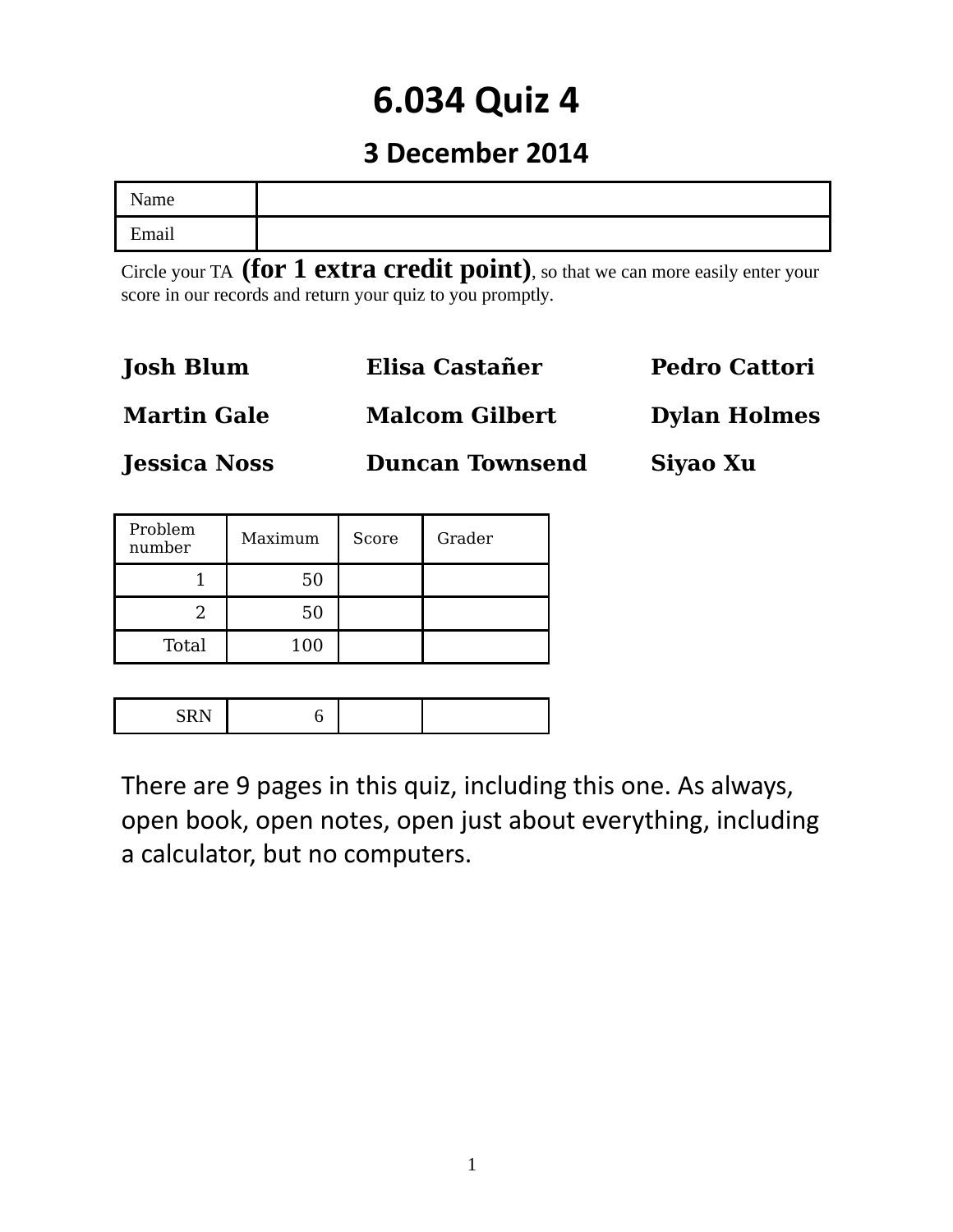# **Problem 1: Adaboost (50 points)**

### **Part A: Two rounds of boosting (32 points) A1 (22 points)**

You have six training points (A, B, C, D, E, F) and five classifiers ( $h_1$ ,  $h_2$ ,  $h_3$ ,  $h_4$ ,  $h_5$ ) which make the following misclassifications:

| <b>Classifier</b> | Misclassified training points (A, B, C, D, E, F) |  |  |  |  |  |
|-------------------|--------------------------------------------------|--|--|--|--|--|
| n <sub>1</sub>    | A                                                |  |  |  |  |  |
| h <sub>2</sub>    |                                                  |  |  |  |  |  |
| $n_3$             |                                                  |  |  |  |  |  |
| $n_4$             |                                                  |  |  |  |  |  |
| n <sub>5</sub>    |                                                  |  |  |  |  |  |

Perform two rounds of boosting with these classifiers and training data. In each round, pick the classifier with the **lowest error rate**. Break ties by picking the classifier that comes first in this list:  $h_1$ ,  $h_2$ ,  $h_3$ ,  $h_4$ ,  $h_5$ . Space for scratch work is provided on the following page.

|                               | Round 1 | Round 2 |
|-------------------------------|---------|---------|
| weight <sub>A</sub>           | 1/6     |         |
| weight <sub>B</sub>           |         |         |
| weight <sub>c</sub>           |         |         |
| weight <sub>D</sub>           |         |         |
| weight $E$                    |         |         |
| <b>weight</b> F               |         |         |
| Error rate of $h_1$           |         |         |
| Error rate of $h_2$           |         |         |
| Error rate of $h_3$           |         |         |
| Error rate of $h_4$           |         |         |
| Error rate of $h_5$           |         |         |
| weak classifier (h)           |         |         |
| classifier error $(\epsilon)$ |         |         |
| voting power $(\alpha)$       |         |         |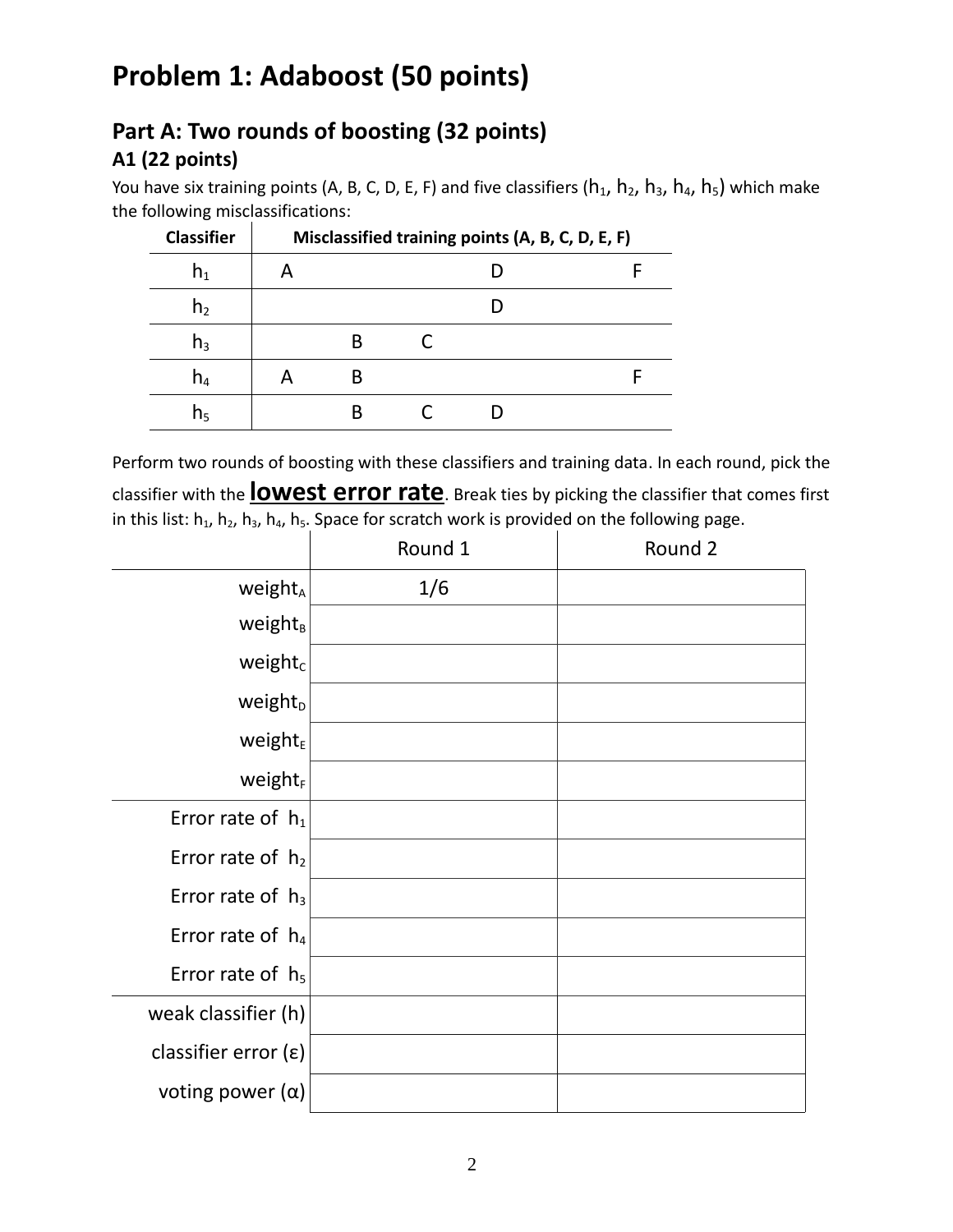### **A2 (6 points)**

Three of the training points (B, D, F) have been selected below. For each one, decide whether the ensemble classifier  $H(\vec{x})$  produced after two rounds of boosting misclassifies or correctly classifies that point. Circle the best answer in each case. If the answer can't be determined from the available information, circle "Can't tell" instead.

| <b>Training</b><br>point | <b>Classification by ensemble classifier</b> |               |            |  |
|--------------------------|----------------------------------------------|---------------|------------|--|
| B                        | Correctly classified                         | Misclassified | Can't tell |  |
| D                        | Correctly classified                         | Misclassified | Can't tell |  |
|                          | Correctly classified                         | Misclassified | Can't tell |  |

#### **A3 (4 points)**

Suppose you continue the Adaboost procedure from Part A for a **total** of 2014 rounds. (You may assume it doesn't terminate before then.) If you always pick the classifier with the **lowest** error rate, which training data point will have the **smallest** weight at the end of the 2014<sup>th</sup> round? (Circle one.)

| $\blacksquare$<br>$\blacksquare$<br>$\mathbf{A}$ |  |
|--------------------------------------------------|--|
|--------------------------------------------------|--|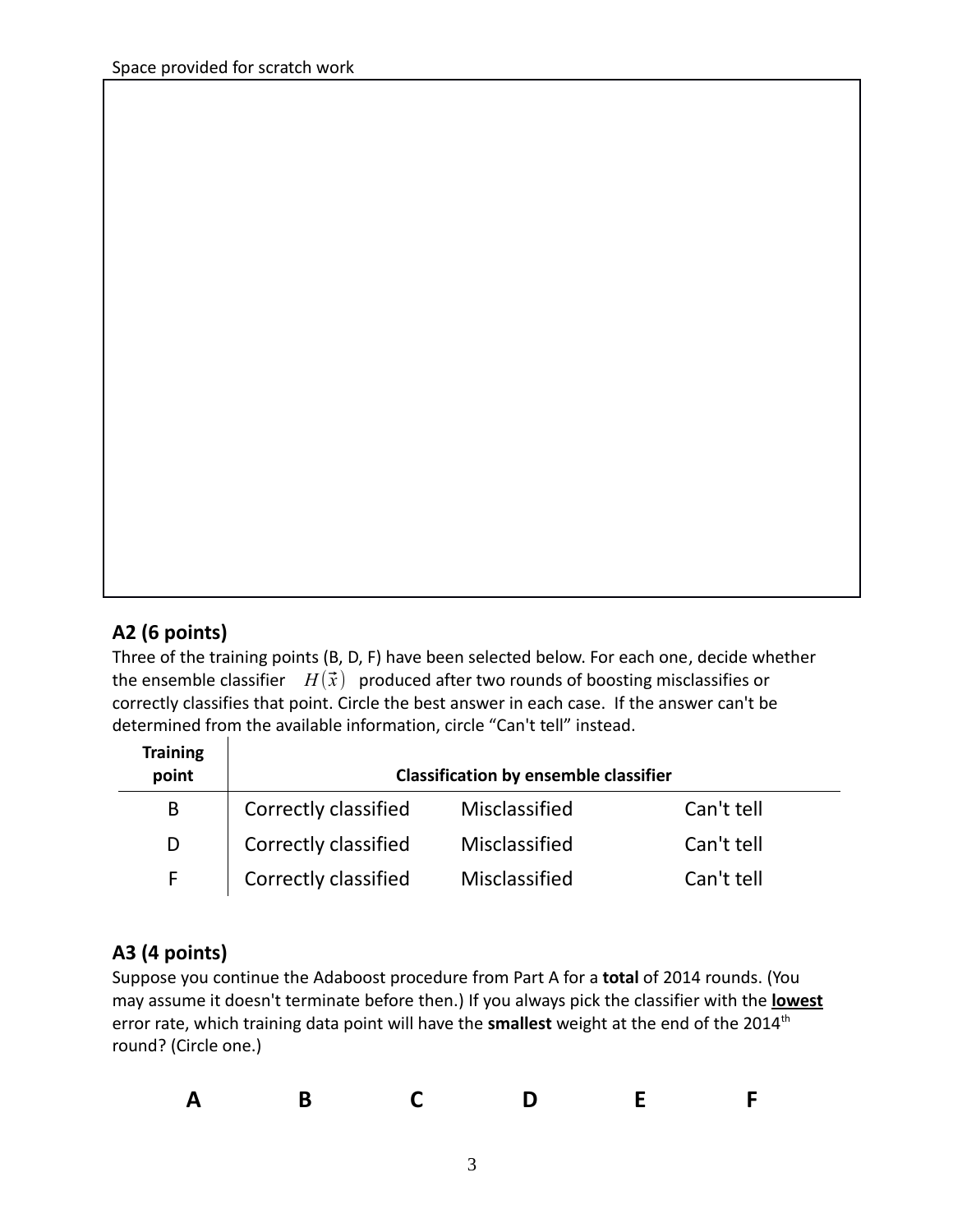### **Part B (18 points)**

This section consists of questions about Adaboost *in general*—they do not rely on the preceding section. Decide whether each of the statements below is true or false. Circle the one best answer in each case.

| <b>True</b> | False      | 1. Adaboost accounts for outliers by lowering the weights of training<br>points that are repeatedly misclassified.                                                      |
|-------------|------------|-------------------------------------------------------------------------------------------------------------------------------------------------------------------------|
| <b>True</b> | False      | 2. When you update weights, the training point with the smallest weight in<br>the previous round will always increase in weight.                                        |
|             | True False | 3. Four weak classifiers that make disjoint errors can always be used to<br>construct a perfect classifier by picking $\alpha_1 = \alpha_2 = \alpha_3 = \alpha_4 = 1$ . |
| <b>True</b> | False      | 4. In each round, any weak classifier with an error rate less than 1/2 must<br>misclassify fewer than half of the training points.                                      |
| <b>True</b> | False      | 5. After two rounds of boosting, the ensemble classifier $H(\vec{x})$<br>always<br>behaves like the conjunction (AND) of two weak classifiers.                          |
| <b>True</b> | False      | 6. If you have 100 training points, the updated weight of a training point<br>can never be greater than $\frac{3}{4}$ .                                                 |
| <b>True</b> | False      | 7. A weak classifier will never have an error rate greater than $\frac{1}{2}$ .                                                                                         |
| True        | False      | 8. Once a weak classifier is picked in a particular round, it will never be<br>chosen in any subsequent round.                                                          |
| <b>True</b> | False      | 9. Weak classifiers with error rates ( $\varepsilon$ ) close to 100% are assigned negative<br>voting powers $(\alpha)$ .                                                |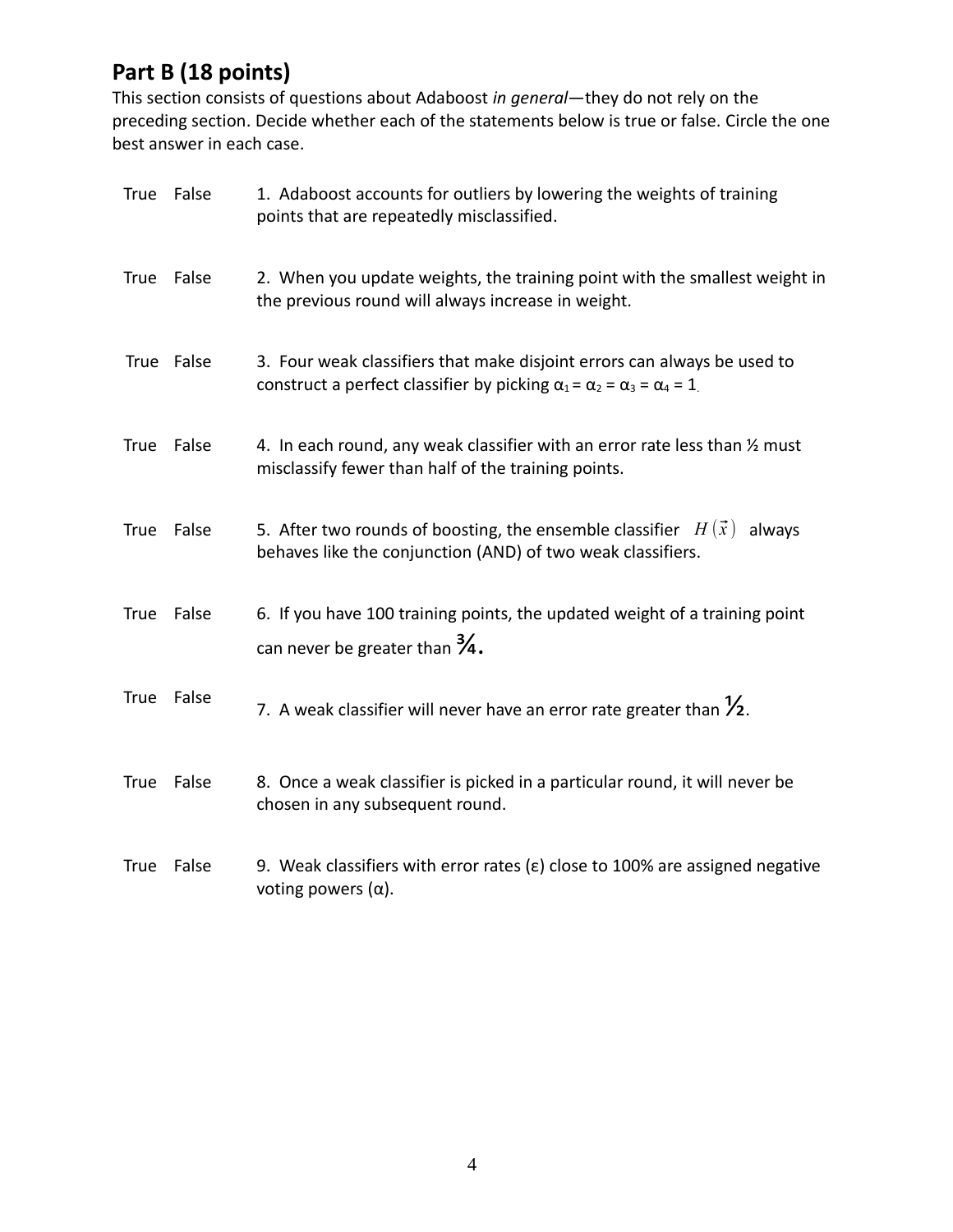# **Problem 2: Bayesian Inference (50 points)**

★ Note: This problem consists of four independent subproblems. ★

#### **Part A: Bayes rule and model selection (10 points)**

Suppose you have three coins in a bag: the first coin is fair, with HEADS on one side and TAILS on the other. The second has HEADS on both sides. The third has TAILS on both sides.

Your friend takes a coin out of the bag at random and flips it. When it lands, you observe that the side of the coin facing up is HEADS. What is the probability that this is the fair coin?

| $rac{2}{3}$ | $\gamma$ | $\overline{\mathbf{3}}$ | $rac{1}{4}$ |
|-------------|----------|-------------------------|-------------|
| (A)         | (B)      | (C)                     | (D)         |

**Check your intuition:** You should treat each coin as a different model  $M_1 M_2 M_3$  for explaining the evidence *E* of having HEADS on one side. Thus, the probability that the coin is fair is  $P(M_1|E)$ , which you can compute using Bayes' Law.

*Space for scratch work.*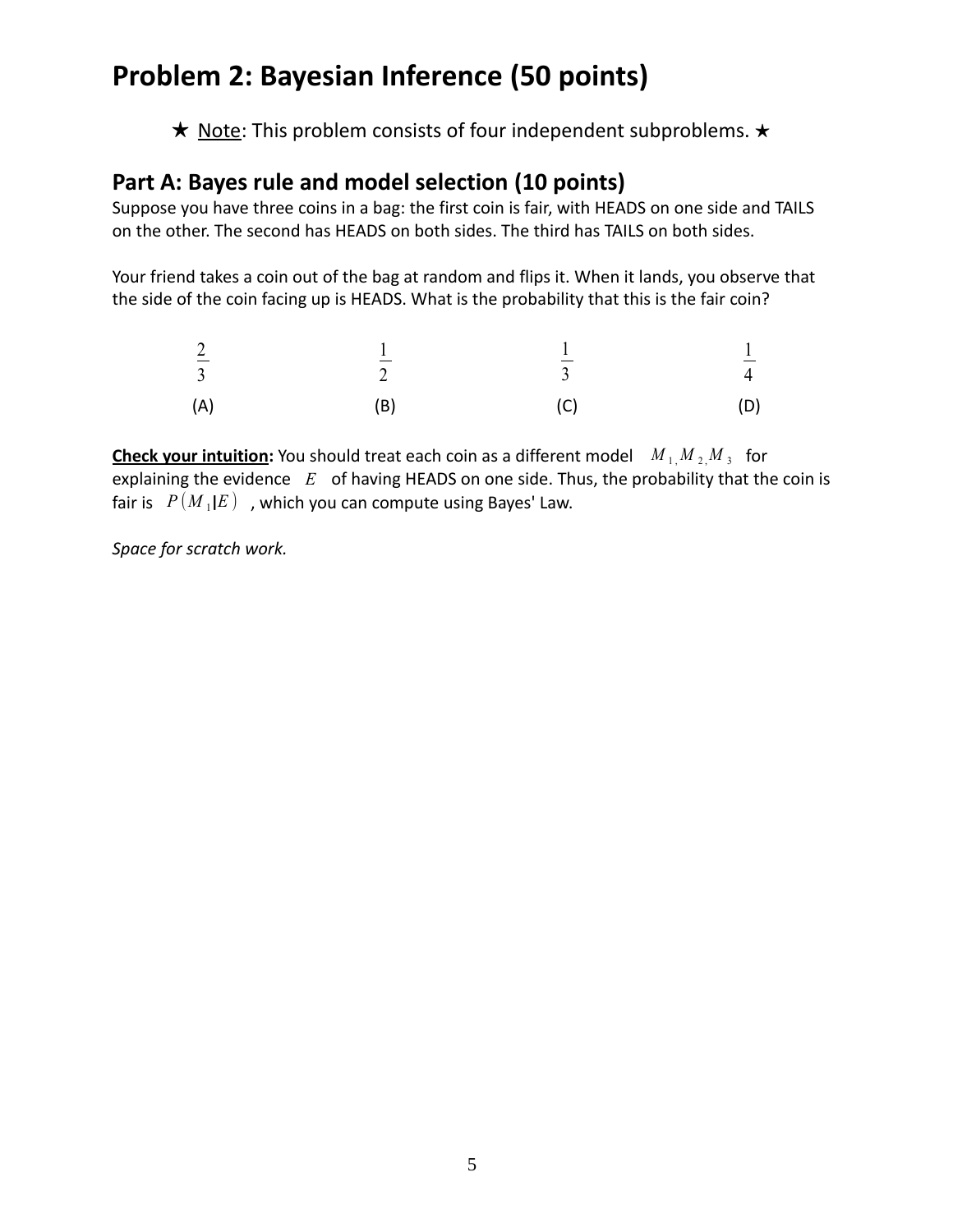### **Part B: Sensitivity and specificity (20 points)**

Senioritis is a rare but treatable condition that occurs in about 20 out of every 10,000 individuals in the general population. A recently developed test for senioritis—the PUNT scan —is 99.5% sensitive and 80% specific. (This means that 995 out of 1000 people with senioritis correctly test positive, and 800 out of every 1000 people without senioritis correctly test negative. The PUNT scan always reports either "positive" or "negative".)

For notation, we can let *D* be the variable "You have senioritis" and let *T* be the variable "You test positive for senioritis". Then the information above is:

> *P*(*D*) 20 out of 10,000 *<sup>P</sup>* (*<sup>T</sup>* | *<sup>D</sup>* ) 995 out of 1,000  $P(T | D)$  800 out of 1,000

Part B1 (10 points) What is the probability of obtaining a positive test result, regardless of whether you have senioritis?

The marginal probability of a positive test result is *approximately* (circle one): 0% 10% 20% 30% 40% 50% 60% 70% 80% 90% 100%

*You must show your work to receive credit. Write down the equations you intend to solve, if any, and indicate what values you're plugging in. You probably won't need a calculator, since you only need an approximate final answer.*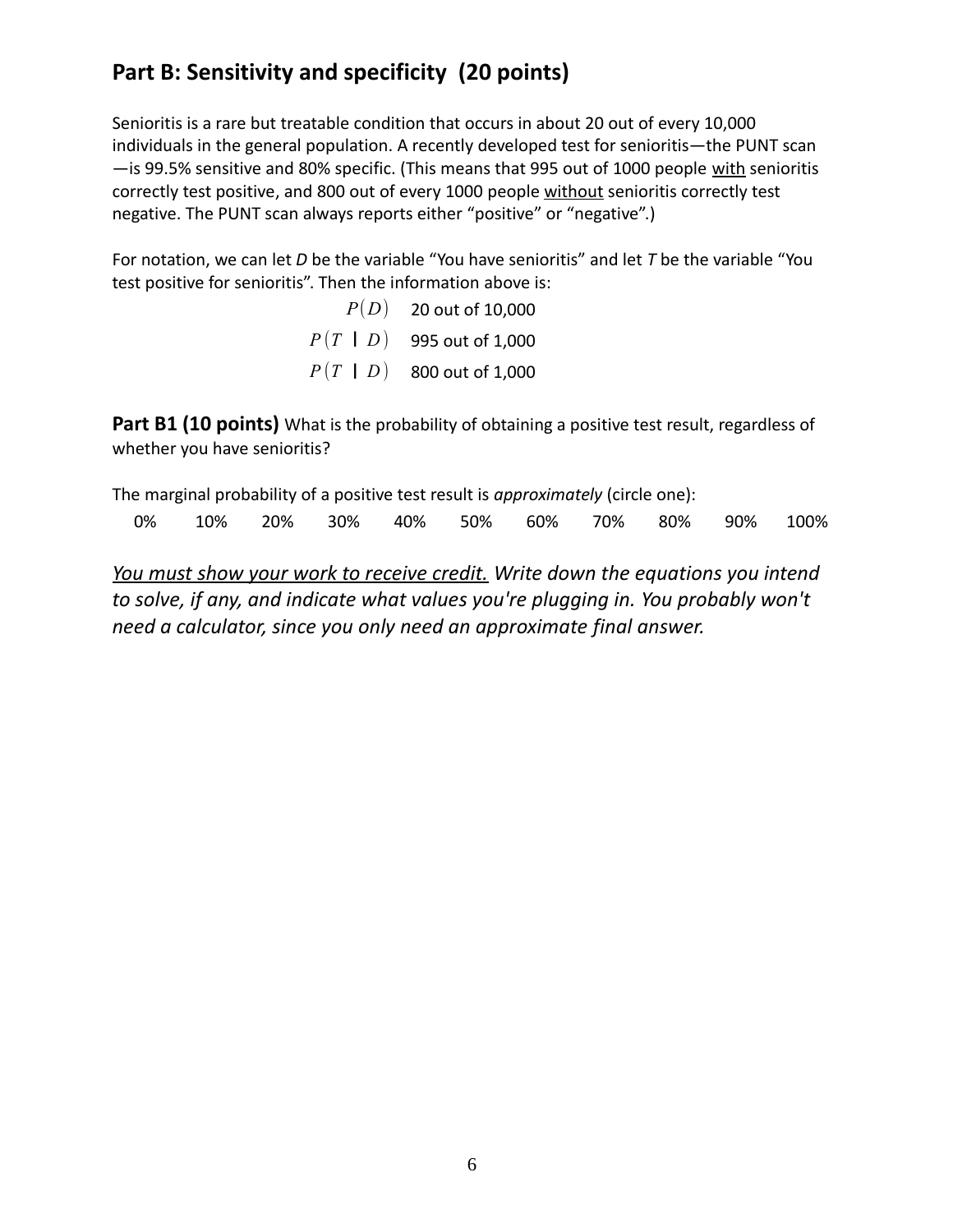Part B2 (10 points) Suppose your PUNT scan returns a positive result. In this case, the probability that you indeed have senioritis is *most nearly* (circle one):

0% 10% 20% 30% 40% 50% 60% 70% 80% 90% 100%

*You must show your work to receive credit. Write down the equations you intend to solve, if any, and indicate what values you're plugging in. You probably won't need a calculator, since you only need an approximate final answer.*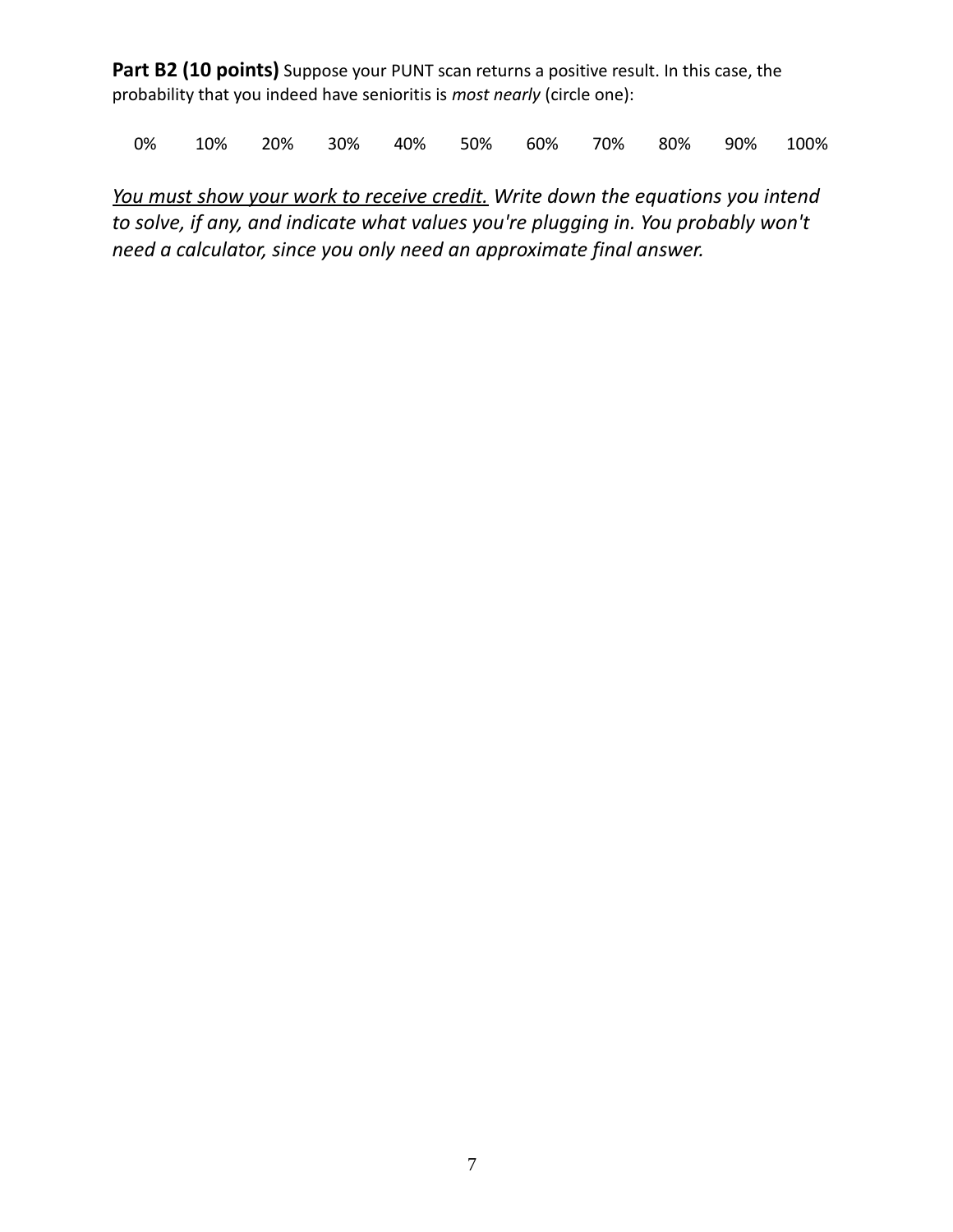#### **Part C: Applying d-separation (16 points)**

In the figure below, there are two Bayes nets and some independence statements. For each of the statements below and each Bayes net, circle TRUE if the statement is true for the net, and FALSE if the statement is false for the net.

 **Note:** Assume that the only independence statements that are true are the ones enforced by the shape of the network.

|                                                                                                                                                                                  | A           | B            | A           |              |
|----------------------------------------------------------------------------------------------------------------------------------------------------------------------------------|-------------|--------------|-------------|--------------|
| A is independent of C.                                                                                                                                                           | <b>TRUE</b> | <b>FALSE</b> | <b>TRUE</b> | <b>FALSE</b> |
| Given C, A is independent<br>of D.                                                                                                                                               | <b>TRUE</b> | <b>FALSE</b> | <b>TRUE</b> | <b>FALSE</b> |
| $P(B DAC) = P(B AC)$                                                                                                                                                             | <b>TRUE</b> | <b>FALSE</b> | <b>TRUE</b> | <b>FALSE</b> |
| Assuming all of the variables are boolean, how many parameters does each Bayes net have? (The<br>number of parameters is the total number of entries in all probability tables.) |             |              |             |              |
| # of parameters                                                                                                                                                                  |             |              |             |              |

#### **Part D: Make no assumptions (4 points)**

In exactly **one** of the Bayes nets below, **none of the variables are independent**. Circle it.

**Hint:** A Bayes net that makes no independence assumptions is a model that is consistent with every joint probability table. You may find it useful to consider how many parameters it must have as a result.